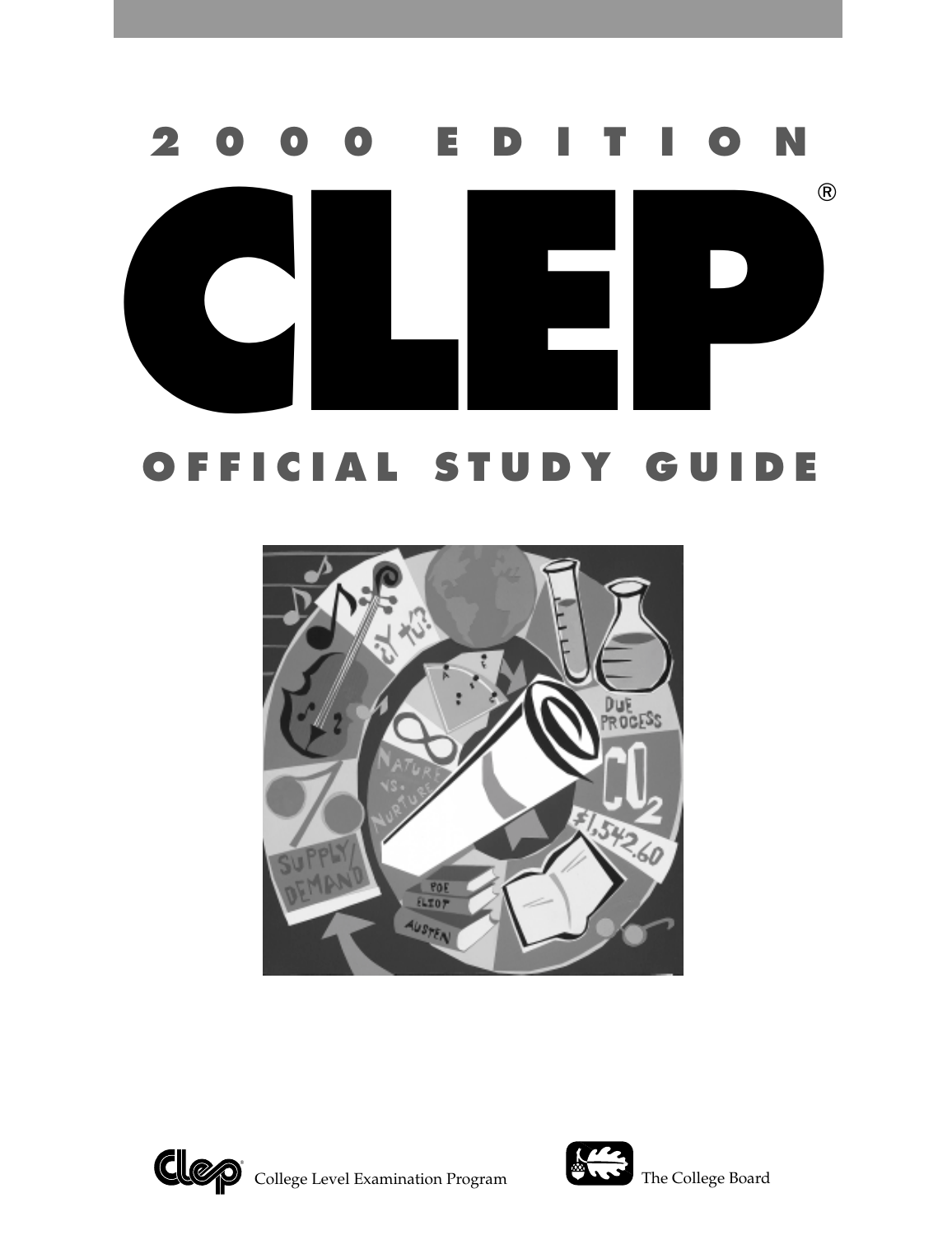# **Principles of Macroeconomics**

### **Description of the Examination**

The Subject Examination in Principles of Macroeconomics covers material that is usually taught in a one-semester undergraduate course in the principles of macroeconomics. This aspect of economics deals with principles of economics that apply to a total economic system, particularly the general levels of output and income and interrelations among sectors of the economy. The test places particular emphasis on the determinants of aggregate demand and on the monetary and fiscal policies that are appropriate to achieve particular policy objectives. Within this context, candidates are expected to understand concepts such as the multiplier, the accelerator, and balance-of-payments equilibrium; terms such as inflation, deflationary gap, and depreciation; and institutional arrangements such as open-market operations, deficit spending, and flexible exchange rates.

The exam consists of approximately 80 multiple-choice questions to be answered in two separately timed 45-minute sections.

### **Knowledge and Skills Required**

Questions on the Principles of Macroeconomics exam require candidates to demonstrate one or more of the following abilities.

- Understanding of important economic terms and concepts
- Interpretation and manipulation of economic graphs
- Interpretation and evaluation of economic data
- Application of simple economic models

The outline below indicates the material covered by the exam and the approximate percentage of questions in each category.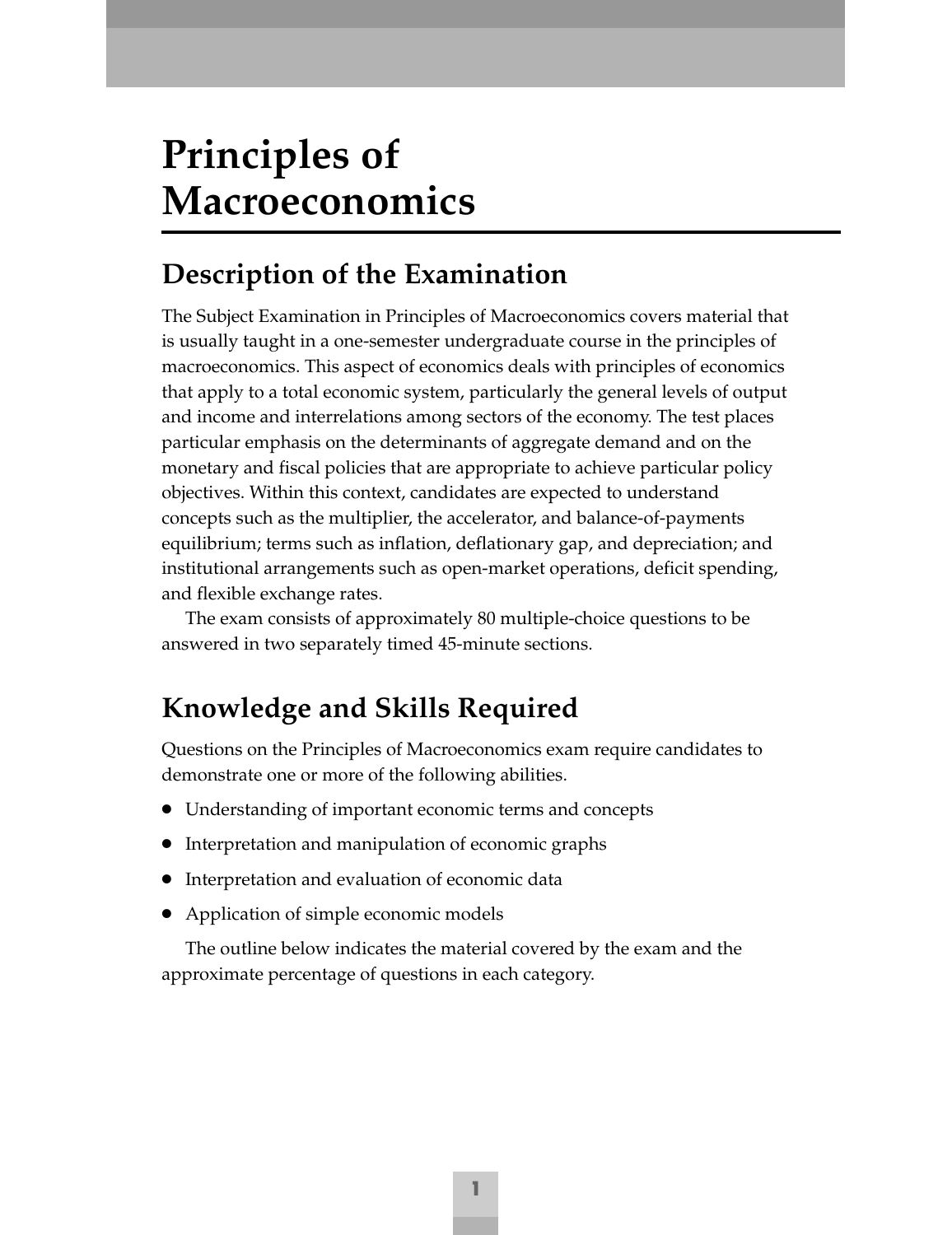|         | Approximate Percent of Examination                                                            |
|---------|-----------------------------------------------------------------------------------------------|
|         |                                                                                               |
| $8-12%$ | Basic economic concepts                                                                       |
|         | Scarcity: the nature of the economic system                                                   |
|         | Opportunity costs and production possibilities curves                                         |
|         | Demand, supply, and price determination                                                       |
| 10-18%  | Measurement of economic performance                                                           |
|         | Gross domestic and national products and national<br>income concepts                          |
|         | Inflation and price indices                                                                   |
|         | Unemployment                                                                                  |
| 60-70%  | National income and price determination                                                       |
|         | Aggregate supply and demand: Keynesian and classical<br>analysis $(25-30\%)$<br>Circular flow |
|         | Components of aggregate supply and demand                                                     |
|         | Multiplier                                                                                    |
|         | Fiscal policy                                                                                 |
|         | Long vs. short run                                                                            |
|         | Money and banking $(15-20\%)$                                                                 |
|         | Definition of money and its creation                                                          |
|         | Tools of central bank policy and monetary policy                                              |
|         | Fiscal and monetary policy combination (20-25%)                                               |
|         | Interaction of fiscal and monetary policy                                                     |
|         | Debts and deficits                                                                            |
|         | Stabilization policies for aggregate demand and<br>supply shocks                              |
|         | Monetarist, supply-siders, and Keynesian<br>controversies                                     |
| 10-15%  | International economics and growth                                                            |
|         | Comparative advantage, trade policy, international<br>finance, and exchange rates             |
|         | Economic growth                                                                               |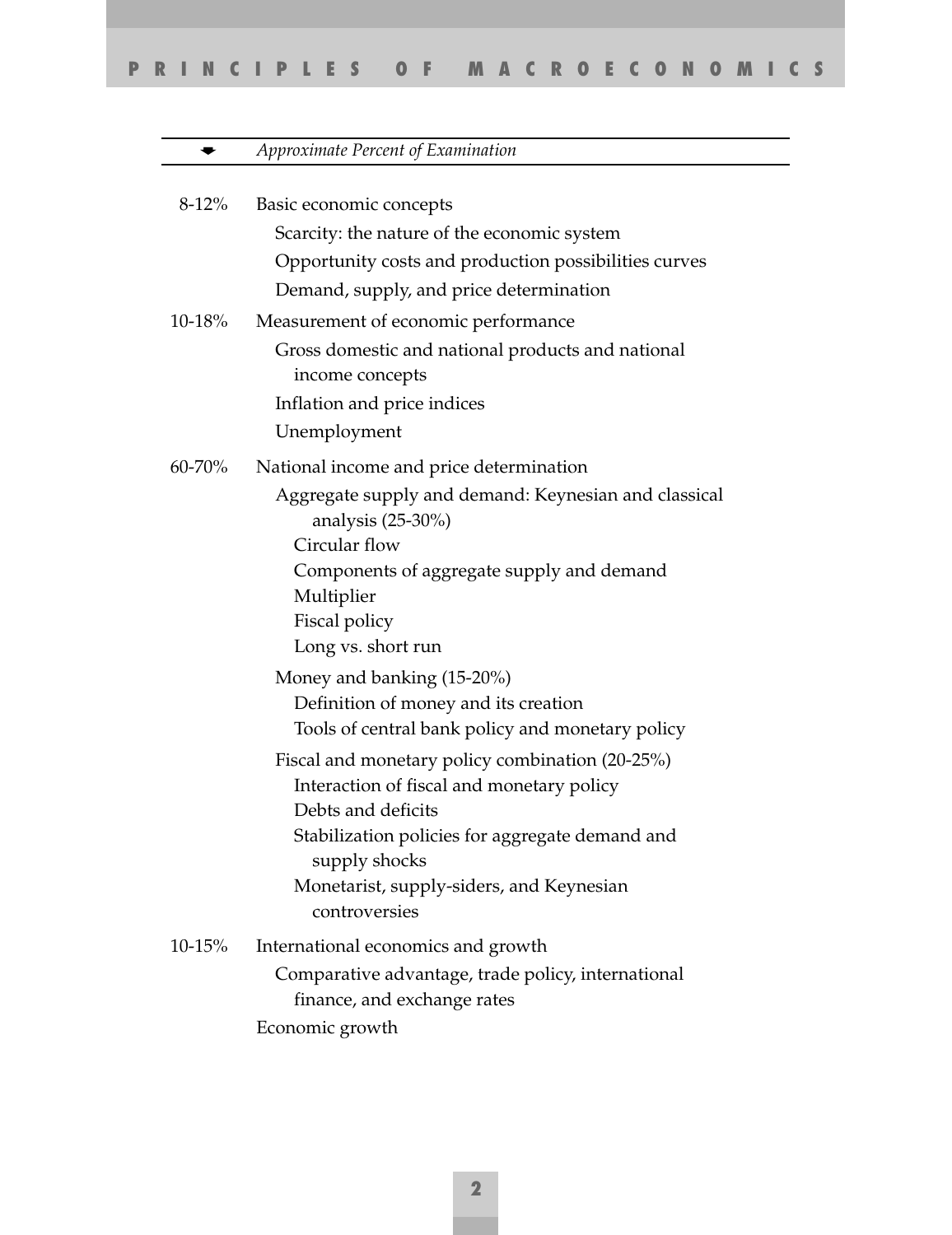#### **Sample Questions**

The 38 sample questions that follow are similar to questions on the Principles of Macroeconomics exam, but they do not appear on the actual exam. CLEP exams are designed so that average students completing a course in the subject can usually answer about half the questions correctly.

Before attempting to answer the sample questions, read all the information about the Principles of Macroeconomics exam given above. Additional suggestions for preparing for CLEP exams are provided in Chapter 1.

Try to answer correctly as many questions as possible. Then compare your answers with the correct answers, given at the end of this examination guide.

**Directions:** Each of the questions or incomplete statements below is followed by five suggested answers or completions. Select the one that is best in each case.



- 1. An economy that is fully employing all its productive resources but allocating less to investment than to consumption will be at which of the following positions on the production possibilities curve shown above?
	- (A) A
	- (B) B
	- (C) C
	- (D) D
	-
	- (E) E  $\qquad \qquad \textcircled{A} \textcircled{B} \textcircled{C} \textcircled{D} \textcircled{E}$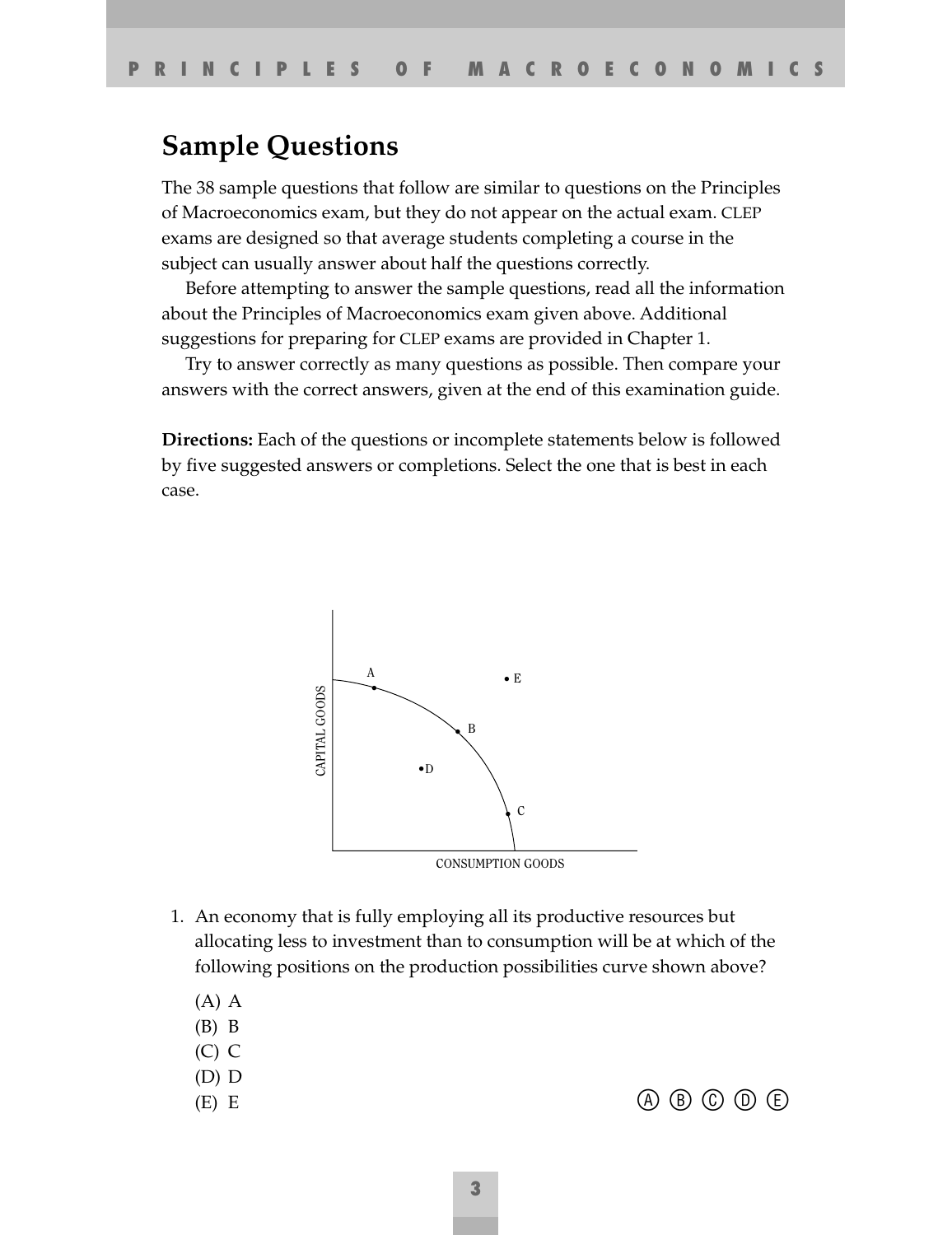- 2. Assume that land in an agricultural economy can be used either for producing grain or for grazing cattle to produce beef. The opportunity cost of converting an acre from cattle grazing to grain production is the
	- (A) market value of the extra grain that is produced
	- (B) total amount of beef produced
	- (C) number of extra bushels of grain that are produced
	- (D) amount by which beef production decreases
	- (E) profits generated by the extra production of grain



- 3. Which of the following is a possible cause of stagflation (simultaneous high unemployment and high inflation)?
	- (A) Increase in labor productivity
	- (B) Increase in price for raw materials
	- (C) The rapid growth and development of the computer industry
	- (D) A decline in labor union membership
	- (E) A low growth rate of the money supply  $\bigcirc$   $\bigcirc$   $\bigcirc$   $\bigcirc$   $\bigcirc$   $\bigcirc$   $\bigcirc$   $\bigcirc$
- 4. Which of the following will occur as a result of an improvement in technology?
	- (A) The aggregate demand curve will shift to the right.
	- (B) The aggregate demand curve will shift to the left.
	- (C) The aggregate supply curve will shift to the right.
	- (D) The aggregate supply curve will shift to the left.
	- (E) The production possibilities curve will shift inward.

 $\circledA \circledB \circledD \circledB$ 

- 5. Increases in real income per capita are made possible by
	- (A) improved productivity
	- (B) a high labor/capital ratio
	- (C) large trade surpluses
	- (D) stable interest rates
	- (E) high protective tariffs  $\qquad \qquad \textcircled{A} \textcircled{B} \textcircled{C} \textcircled{D} \textcircled{E}$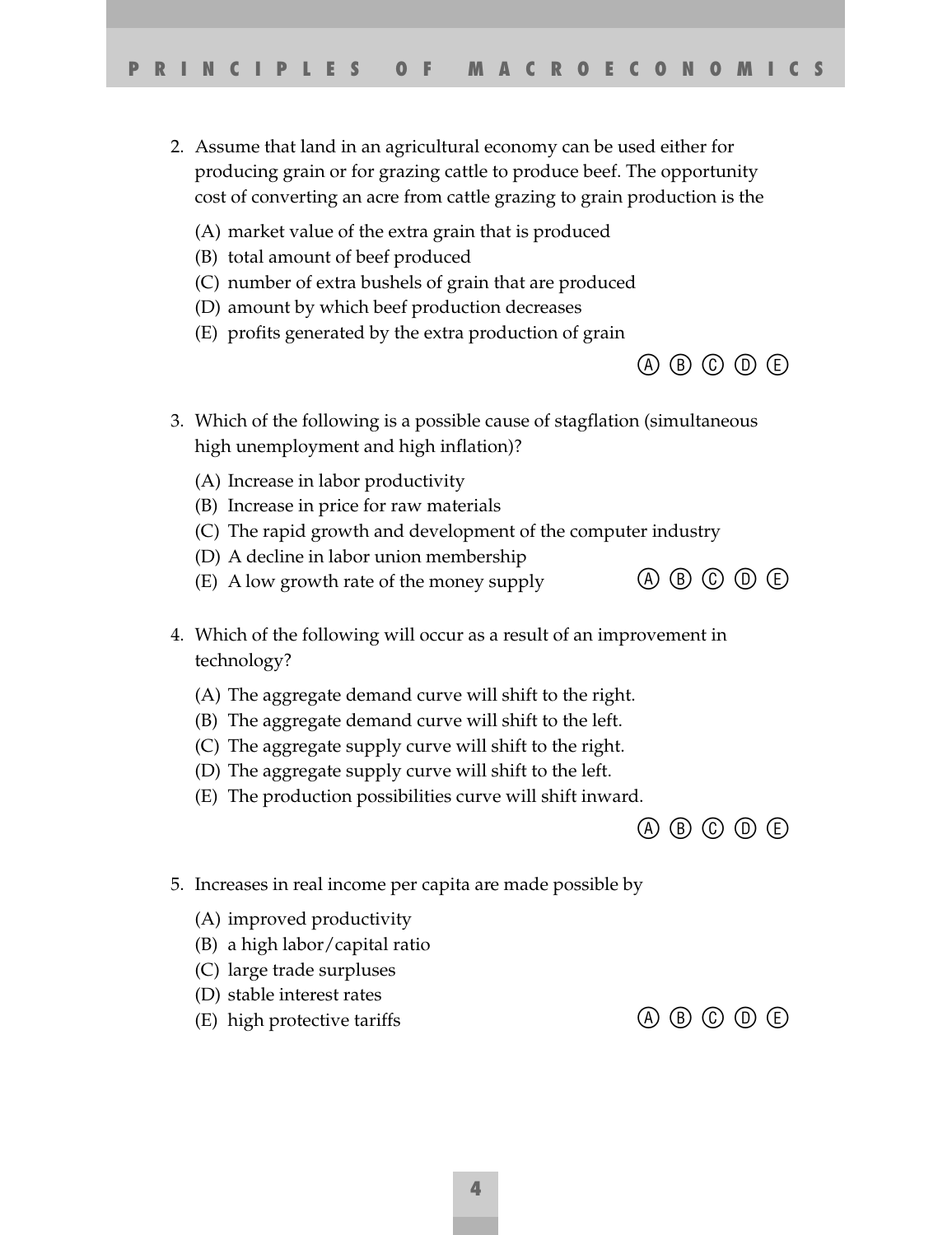- 6. Which of the following is an example of "investment" as the term is used by economists?
	- (A) A schoolteacher purchases 10,000 shares of stock in an automobile company.
	- (B) Newlyweds purchase a previously owned home.
	- (C) One large automobile firm purchases another large automobile firm.
	- (D) A farmer purchases \$10,000 worth of government securities.
	- (E) An apparel company purchases 15 new sewing machines.



- 7. The United States government defines an individual as unemployed if the person
	- (A) does not hold a paying job
	- (B) has been recently fired
	- (C) works part-time but needs full-time work
	- (D) is without a job but is looking for work
	- (E) wants a job but is not searching because he or she thinks none is available



- 8. If businesses are experiencing an unplanned increase in inventories, which of the following is most likely to be true?
	- (A) Aggregate demand is greater than output, and the level of spending will increase.
	- (B) Aggregate demand is less than output, and the level of spending will decrease.
	- (C) The economy is growing and will continue to grow until a new equilibrium level of spending is reached.
	- (D) Planned investment is greater than planned saving, and the level of spending will decrease.
	- (E) Planned investment is less than planned saving, and the level of spending will increase.

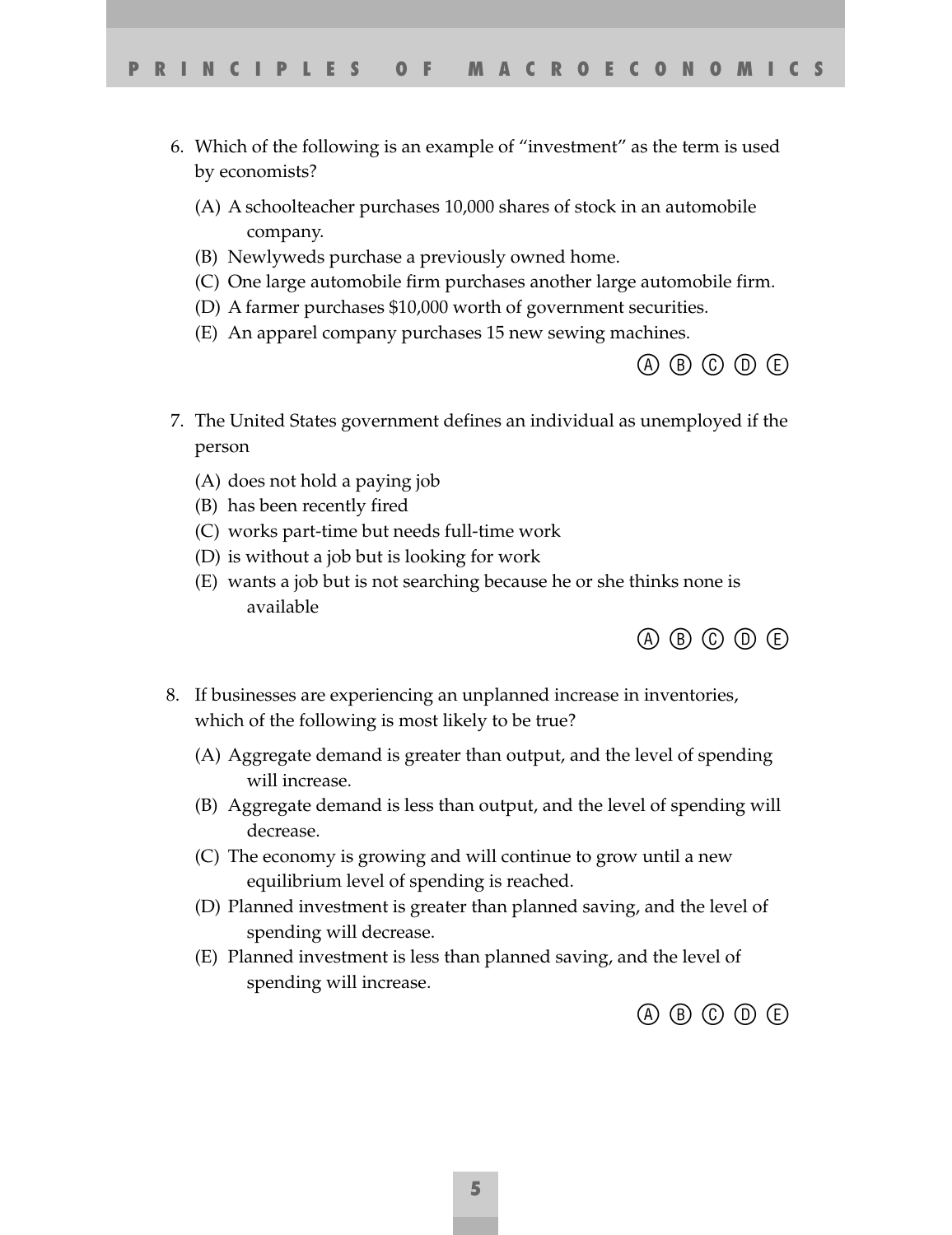- 9. Which of the following workers is most likely to be classified as structurally unemployed?
	- (A) A high school teacher who is unemployed during the summer months
	- (B) A recent college graduate who is looking for her first job
	- (C) A teenager who is seeking part-time employment at a fast-food restaurant
	- (D) A worker who is unemployed because his skills are obsolete
	- (E) A woman who reenters the job market after her child begins elementary school



- 10. According to the classical model, an increase in the money supply causes an increase in which of the following?
	- I. The price level
	- II. Nominal gross domestic product
	- III. Nominal wages
	- (A) I only
	- (B) II only
	- (C) III only
	- (D) II and III only
	-

(E) I, II, and III  $\qquad \qquad \qquad \textcircled{1} \qquad \qquad \textcircled{2} \qquad \textcircled{3} \qquad \textcircled{4} \qquad \textcircled{4}$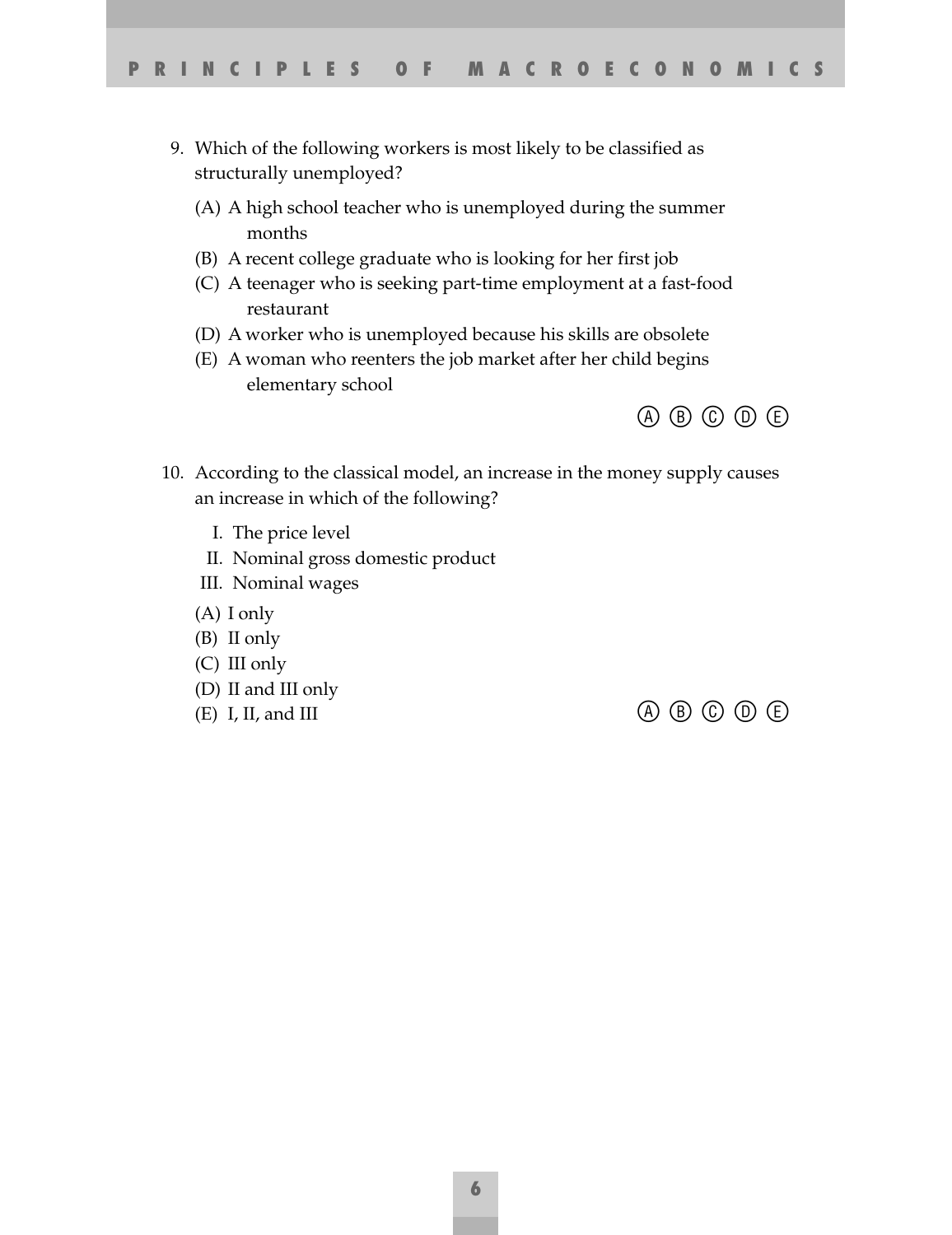

- 11. The diagram above shows two aggregate supply curves,  $AS_1$  and  $AS_2$ . Which of the following statements most accurately characterizes the  $AS<sub>1</sub>$ curve relative to the  $AS<sub>2</sub>$  curve?
	- (A)  $AS<sub>1</sub>$  is Keynesian because it reflects greater wage and price flexibility.
	- $(B)$  AS<sub>1</sub> is classical because it reflects greater wage and price flexibility.
	- $(C)$  AS<sub>1</sub> is Keynesian because it reflects less wage and price flexibility.
	- (D)  $AS<sub>1</sub>$  is classical because it reflects less wage and price flexibility.
	- $(E)$  AS<sub>1</sub> could be either classical or Keynesian because it reflects greater wage flexibility but less price flexibility.

 $\circledA \circledB \circledD \circledB$ 

- 12. An increase in which of the following would cause the long-run aggregate supply curve to shift to the right?
	- (A) Corporate income tax rates
	- (B) Aggregate demand
	- (C) Potential output
	- (D) The average wage rate
	- (E) The price level  $\qquad \qquad \textcircled{A} \textcircled{B} \textcircled{C} \textcircled{D} \textcircled{E}$

13. According to the classical economists, which of the following is most sensitive to interest rates?

- (A) Consumption
- (B) Investment
- (C) Government spending
- (D) Transfer payments
- (E) Intermediate goods  $\qquad \qquad \textcircled{A} \textcircled{B} \textcircled{C} \textcircled{D} \textcircled{E}$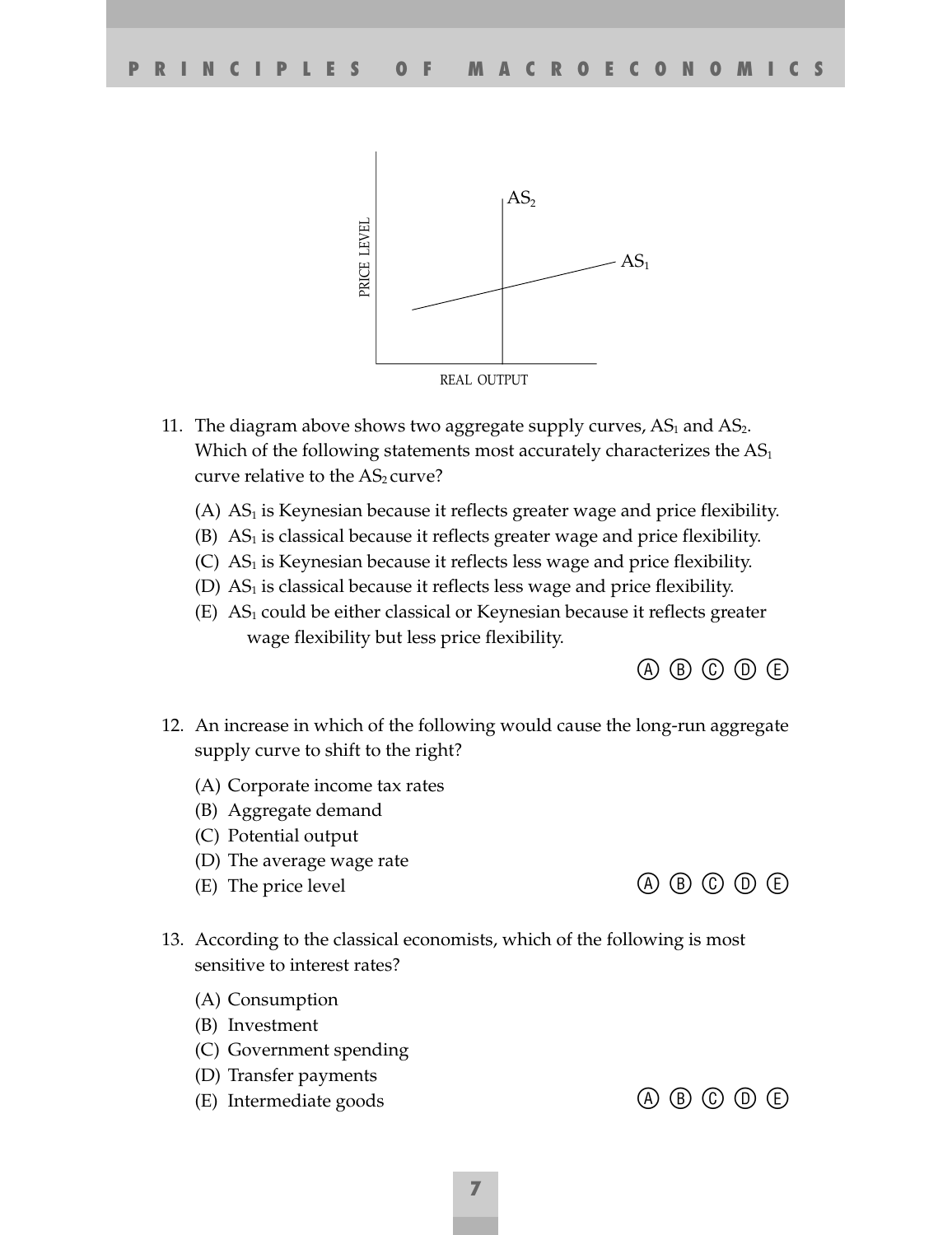14. In the circular flow diagram, which of the following is true?

- (A) Businesses pay wages, rent, interest, and profits to households in return for use of factors of production.
- (B) Businesses purchase goods and services from households in return for money payments.
- (C) Households pay wages, rent, interest, and profits to businesses in return for use of factors of production.
- (D) The relationship between households and businesses exists only in a traditional society.
- (E) The relationship between households and businesses exists only in a command economy.



- 15. Which of the following would most likely lead to a decrease in aggregate demand, that is, shift the aggregate demand curve leftward?
	- (A) A decrease in taxes
	- (B) A decrease in interest rates
	- (C) An increase in household savings
	- (D) An increase in household consumption
	- (E) An increase in business firms' purchases of capital equipment from retained earnings



- 16. According to the Keynesian model, equilibrium output of an economy may be less than the full-employment level of output because at full employment
	- (A) sufficient income may not be generated to keep workers above the subsistence level
	- (B) there might not be enough demand by firms and consumers to buy that output
	- (C) workers may not be willing to work the hours necessary to produce the output
	- (D) interest rates might not be high enough to provide the incentive to finance the production
	- (E) banks may not be willing to lend enough money to support the output

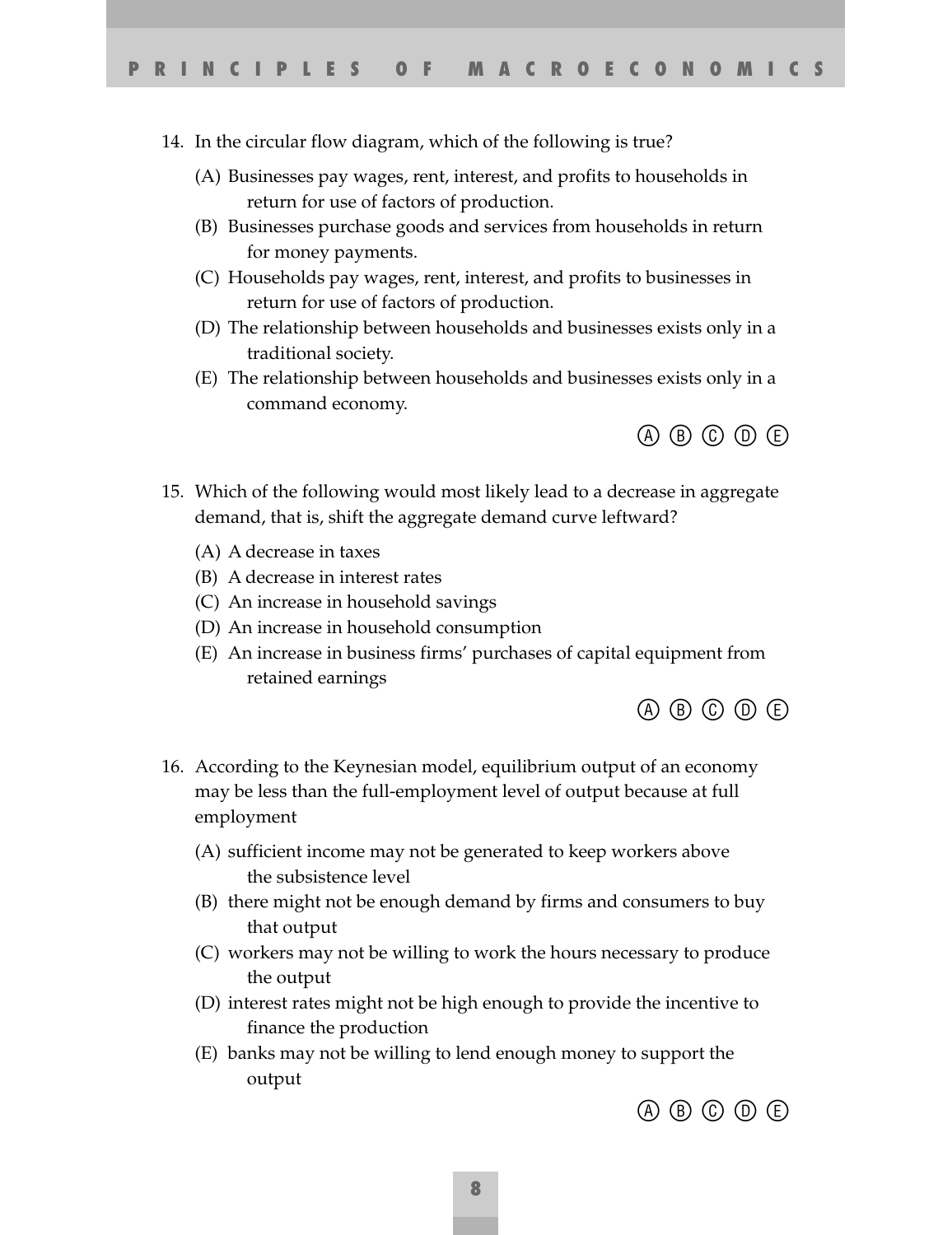17. If the Federal Reserve lowers reserve requirements, which of the following is most likely to happen to interest rates and gross domestic product?

| <b>Interest Rates</b> | <b>Gross Domestic Product</b> |  |  |
|-----------------------|-------------------------------|--|--|
| (A) Increase          | Decrease                      |  |  |
| (B) Increase          | Increase                      |  |  |
| (C) Decrease          | Decrease                      |  |  |
| (D) Decrease          | Increase                      |  |  |
| (E) No change         | No change                     |  |  |
|                       | 〔E〕                           |  |  |

- 18. If the marginal propensity to consume is 0.9, what is the maximum amount that the equilibrium gross domestic product could change if government expenditures increase by \$1 billion?
	- (A) It could decrease by up to \$9 billion.
	- (B) It could increase by up to \$0.9 billion.
	- (C) It could increase by up to \$1 billion.
	- (D) It could increase by up to \$9 billion.
	- (E) It could increase by up to \$10 billion.  $\qquad \qquad \textcircled{4} \textcircled{5} \textcircled{6} \textcircled{7} \textcircled{6}$
- 19. Expansionary fiscal policy will be most effective in increasing gross domestic product when
	- (A) the aggregate supply curve is horizontal
	- (B) the economy is at or above full-employment output
	- (C) transfer payments are decreased, while taxes remain unchanged
	- (D) wages and prices are very flexible
	- (E) the Federal Reserve simultaneously increases the reserve requirement



- 20. Which of the following would increase the value of the multiplier?
	- (A) An increase in government expenditure
	- (B) An increase in exports
	- (C) A decrease in government unemployment benefits
	- (D) A decrease in the marginal propensity to consume
	- (E) A decrease in the marginal propensity to save

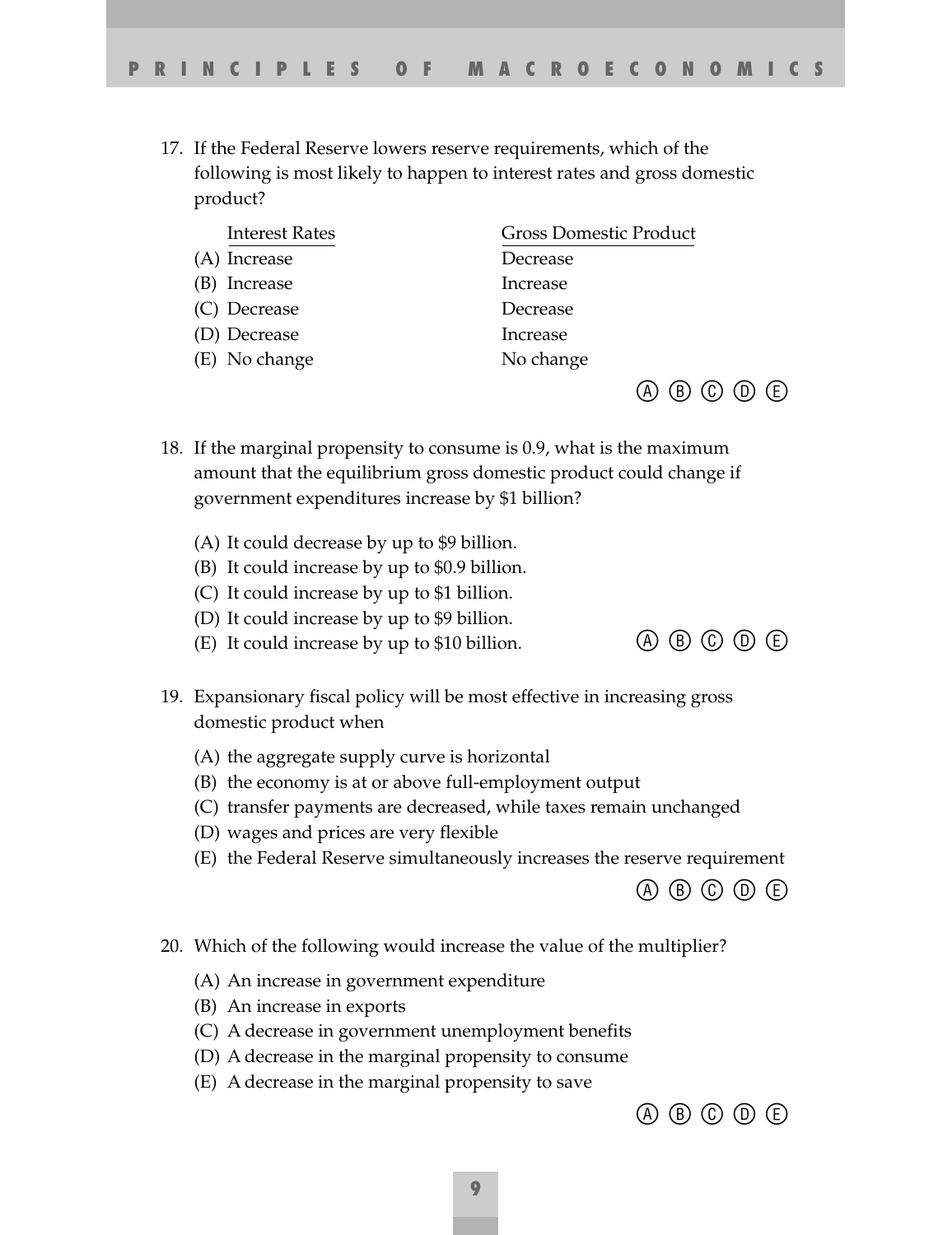- 21. Assume that the reserve requirement is 25 percent. If banks have excess reserves of \$10,000, which of the following is the maximum amount of additional money that can be created by the banking system through the lending process?
	- (A) \$2,500
	- (B) \$10,000
	- (C) \$40,000
	- (D) \$50,000
	-
	- (E) \$250,000  $\qquad \qquad \textcircled{A} \textcircled{B} \textcircled{C} \textcircled{D} \textcircled{E}$
- 22. The principal reason for requiring commercial banks to maintain reserve balances with the Federal Reserve is that these balances
	- (A) provide the maximum amount of reserves a bank would ever need
	- (B ) give the Federal Reserve more control over the money-creating operations of banks
	- (C) ensure that banks do not make excessive profits
	- (D) assist the Treasury in refinancing government debt
	- (E) enable the government to borrow cheaply from the Federal Reserve's discount window



- 23. The purchase of securities on the open market by the Federal Reserve will
	- (A) increase the supply of money
	- (B) increase the interest rate
	- (C) increase the discount rate
	- (D) decrease the number of Federal Reserve notes in circulation
	- (E) decrease the reserve requirement



- 24. To counteract a recession, the Federal Reserve should
	- (A) buy securities on the open market and raise the reserve requirement
	- (B) buy securities on the open market and lower the reserve requirement
	- (C) buy securities on the open market and raise the discount rate
	- (D) sell securities on the open market and raise the discount rate
	- (E) raise the reserve requirement and lower the discount rate

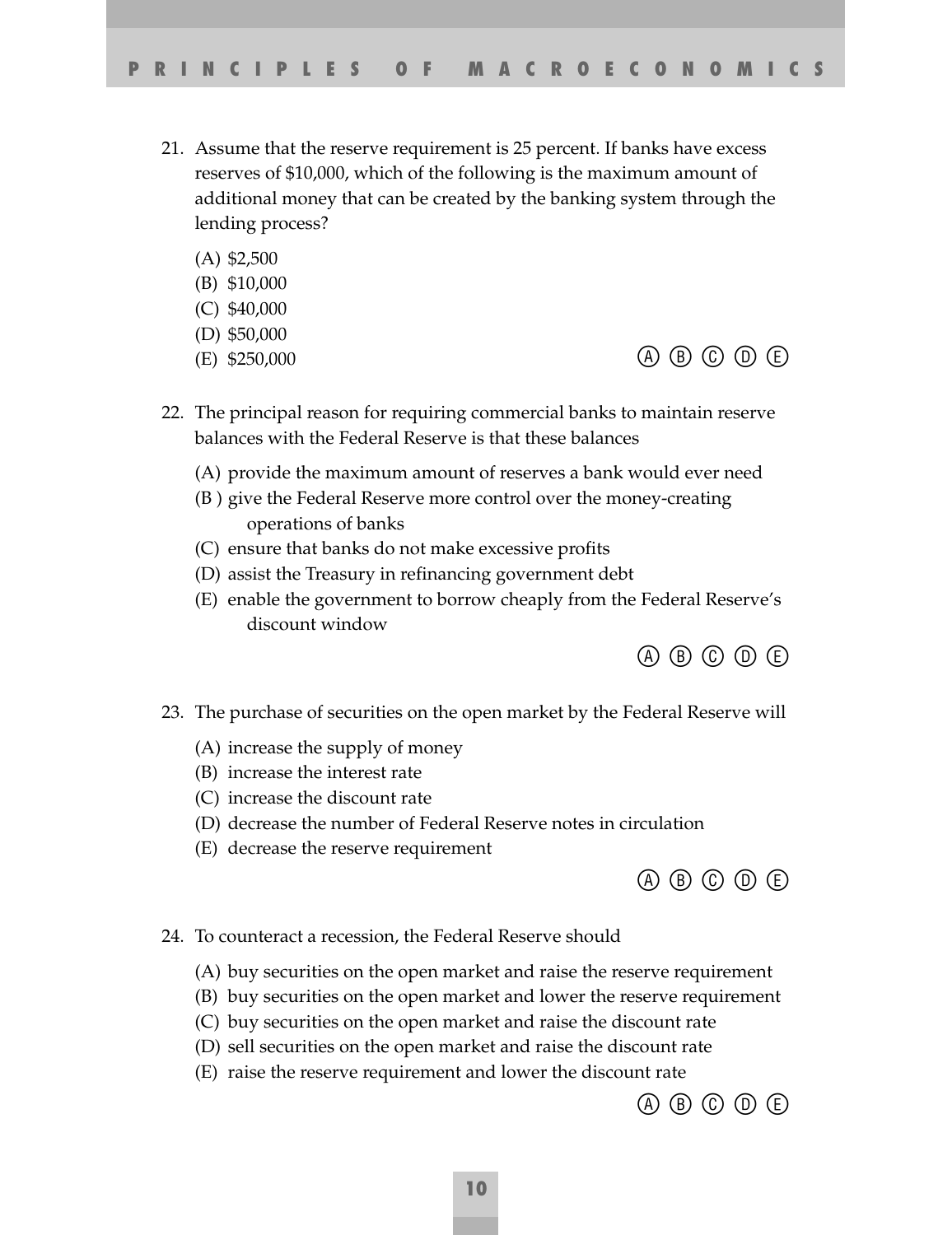25. Total spending in the economy is most likely to increase by the largest amount if which of the following occur to government spending and taxes?

| <b>Government Spending</b> | Taxes     |
|----------------------------|-----------|
| (A) Decrease               | Increase  |
| (B) Decrease               | No change |
| (C) Increase               | Increase  |
| (D) Increase               | Decrease  |
| (E) No change              | Increase  |
|                            |           |

- 26. According to the Keynesian model, an increase in the money supply affects output more if
	- (A) investment is sensitive to interest rates
	- (B) money demand is sensitive to interest rates
	- (C) the unemployment rate is low
	- (D) consumption is sensitive to the Phillips curve
	- (E) government spending is sensitive to public opinion



 $\circledA \circledB \circledD \circledB$ 

- 27. Supply-side economists argue that
	- (A) a cut in high tax rates results in an increased deficit and thus increases aggregate supply
	- (B) lower tax rates provide positive work incentives and thus shift the aggregate supply curve to the right
	- (C) the aggregate supply of goods can only be increased if the price level falls
	- (D) increased government spending should be used to stimulate the economy
	- (E) the government should regulate the supply of imports

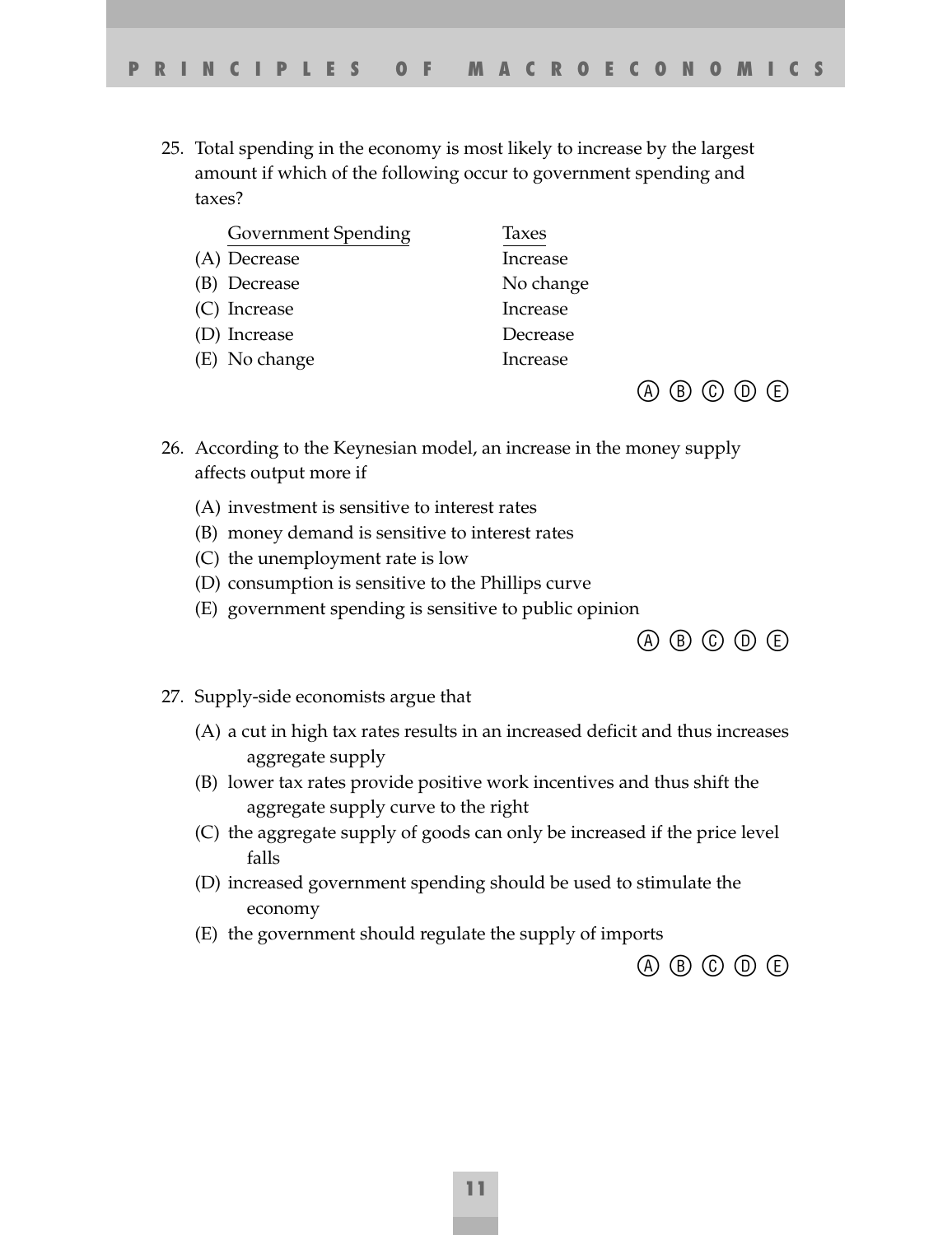- 28. Which of the following policies would most likely be recommended in an economy with an annual inflation rate of 3 percent and an unemployment rate of 11 percent?
	- (A) An increase in transfer payments and an increase in the reserve requirement
	- (B) An increase in defense spending and an increase in the discount rate
	- (C) An increase in income tax rates and a decrease in the reserve requirement
	- (D) A decrease in government spending and the open-market sale of government securities
	- (E) A decrease in the tax rate on corporate profits and a decrease in the discount rate



- 29. According to the monetarists, inflation is most often the result of
	- (A) high federal tax rates
	- (B) increased production of capital goods
	- (C) decreased production of capital goods
	- (D) an excessive growth of the money supply
	- (E) upward shifts in the consumption function  $\bigoplus$   $\bigoplus$   $\bigoplus$   $\bigoplus$   $\bigoplus$   $\bigoplus$



30. According to the Keynesian model, an expansionary fiscal policy would tend to cause which of the following changes in output and interest rates?

| Output        | <b>Interest Rates</b> |
|---------------|-----------------------|
| (A) Increase  | Increase              |
| (B) Increase  | Decrease              |
| (C) Decrease  | Increase              |
| (D) Decrease  | Decrease              |
| (E) No change | Decrease              |
|               |                       |

 $\circledA \circledB \circledD \circledB$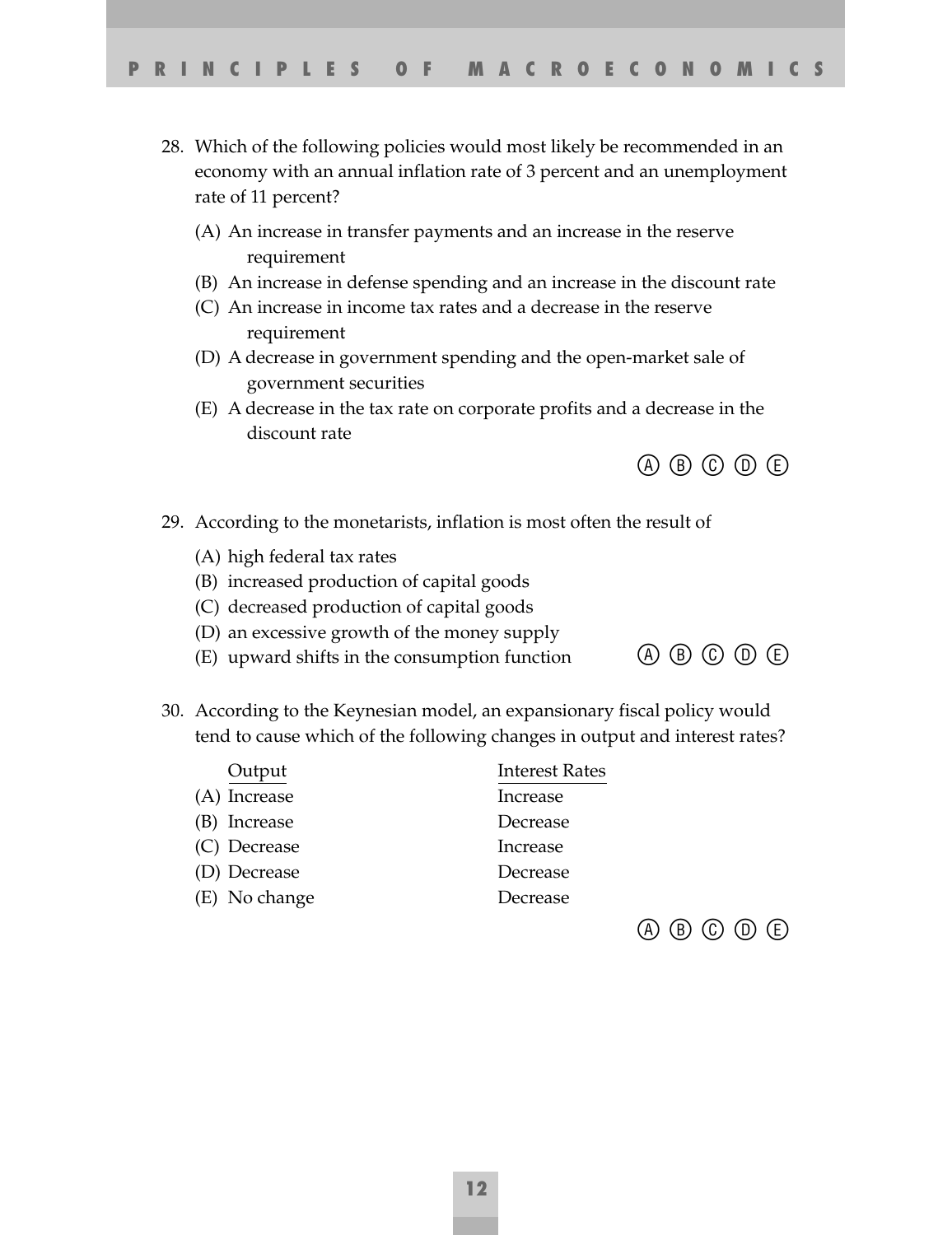- 31. Which of the following would result in the largest increase in aggregate demand?
	- (A) A \$30 billion increase in military expenditure and a \$30 billion openmarket purchase of government securities
	- (B) A \$30 billion increase in military expenditure and a \$30 billion openmarket sale of government securities
	- (C) A \$30 billion tax decrease and a \$30 billion open-market sale of government securities
	- (D) A \$30 billion tax increase and a \$30 billion open-market purchase of government securities
	- (E) A \$30 billion increase in social security payments and a \$30 billion open-market sale of government securities



- 32. Which of the following would most likely be the immediate result if the United States increased tariffs on most foreign goods?
	- (A) The United States standard of living would be higher.
	- (B) More foreign goods would be purchased by Americans.
	- (C) Prices of domestic goods would increase.
	- (D) Large numbers of United States workers would be laid off.
	- (E) The value of the United States dollar would decrease against foreign currencies.



- 33. Which of the following policies is most likely to encourage long-run economic growth in a country?
	- (A) An embargo on high-technology imports
	- (B) A decrease in the number of immigrants to the country
	- (C) An increase in government transfer payments
	- (D) An increase in the per capita savings rate
	- (E) An increase in defense spending  $\qquad \qquad \textcircled{A} \textcircled{B} \textcircled{C} \textcircled{D} \textcircled{E}$ 
		-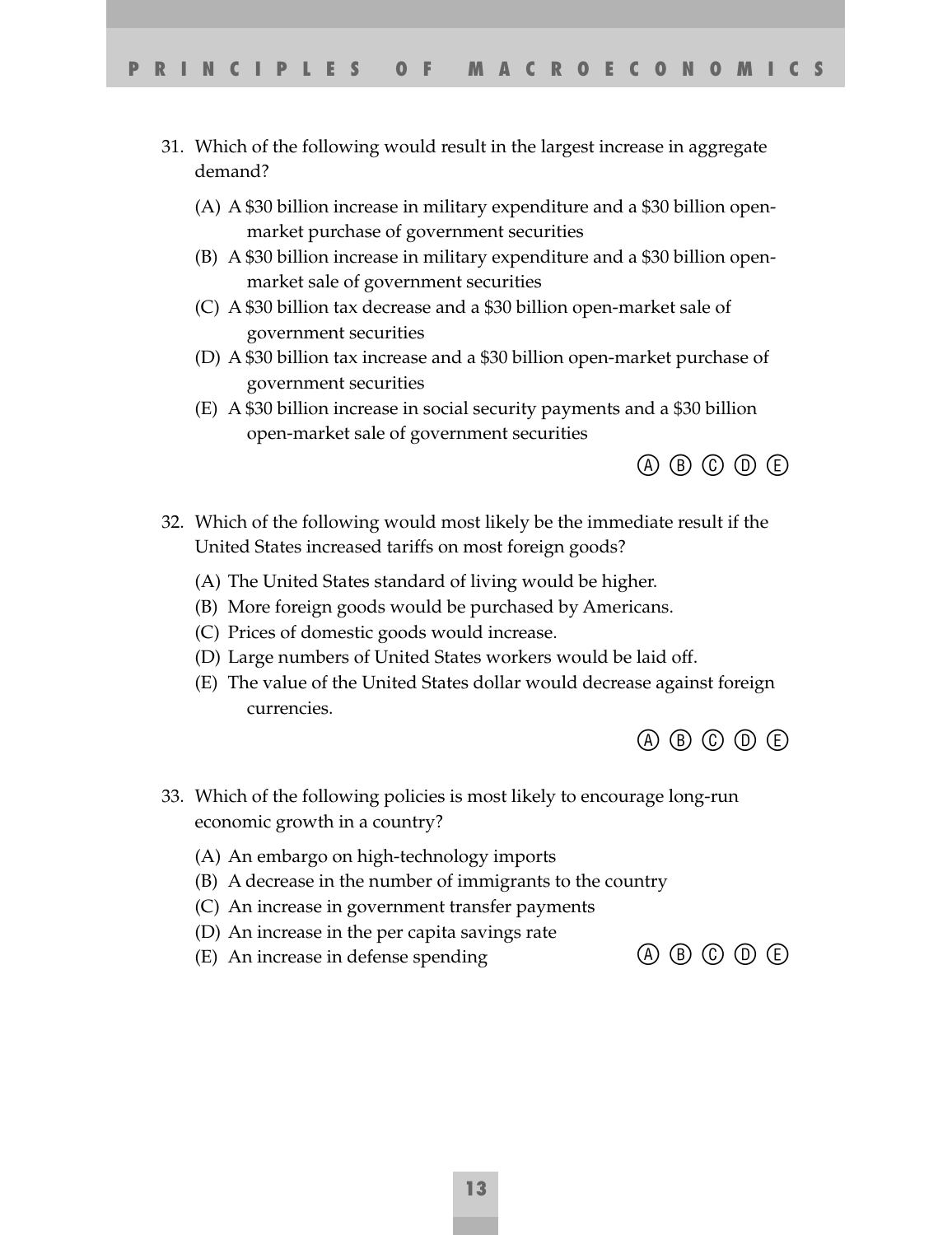- 34. Which of the following would occur if the international value of the United States dollar decreased?
	- (A) United States exports would rise.
	- (B) More gold would flow into the United States.
	- (C) United States demand for foreign currencies would increase.
	- (D) The United States trade deficit would increase.
	- (E) Americans would pay less for foreign goods.  $(A \cup B \cup C)$  (E)
- 35. If exchange rates are allowed to fluctuate freely and the United States demand for German marks increases, which of the following will most likely occur?
	- (A) Americans will have to pay more for goods made in Germany.
	- (B) Germans will find that American goods are getting more expensive.
	- (C) The United States balance-of-payments deficit will increase.
	- (D) The dollar price of marks will fall.
	- (E) The dollar price of German goods will fall.  $\qquad \qquad \textcircled{4} \textcircled{5} \textcircled{6} \textcircled{6} \textcircled{7}$
- 36. The replacement of some portion of the federal personal income tax with a general sales tax would most likely result in
	- (A) greater overall progressivity in the tax structure
	- (B) lesser overall progressivity in the tax structure
	- (C) stronger automatic stabilization through the business cycle
	- (D) increased consumption of liquor, cigarettes, and gasoline
	- (E) a smaller federal budget deficit



- 37. A deficit in the United States trade balance can be described as
	- (A) an excess of the value of commodity imports over the value of commodity exports
	- (B) an excess of the value of commodity exports over the value of commodity imports
	- (C) an excess of payments to foreigners over receipts from foreigners
	- (D) an almost complete depletion of the gold stock
	- (E) the consequence of an undervalued dollar

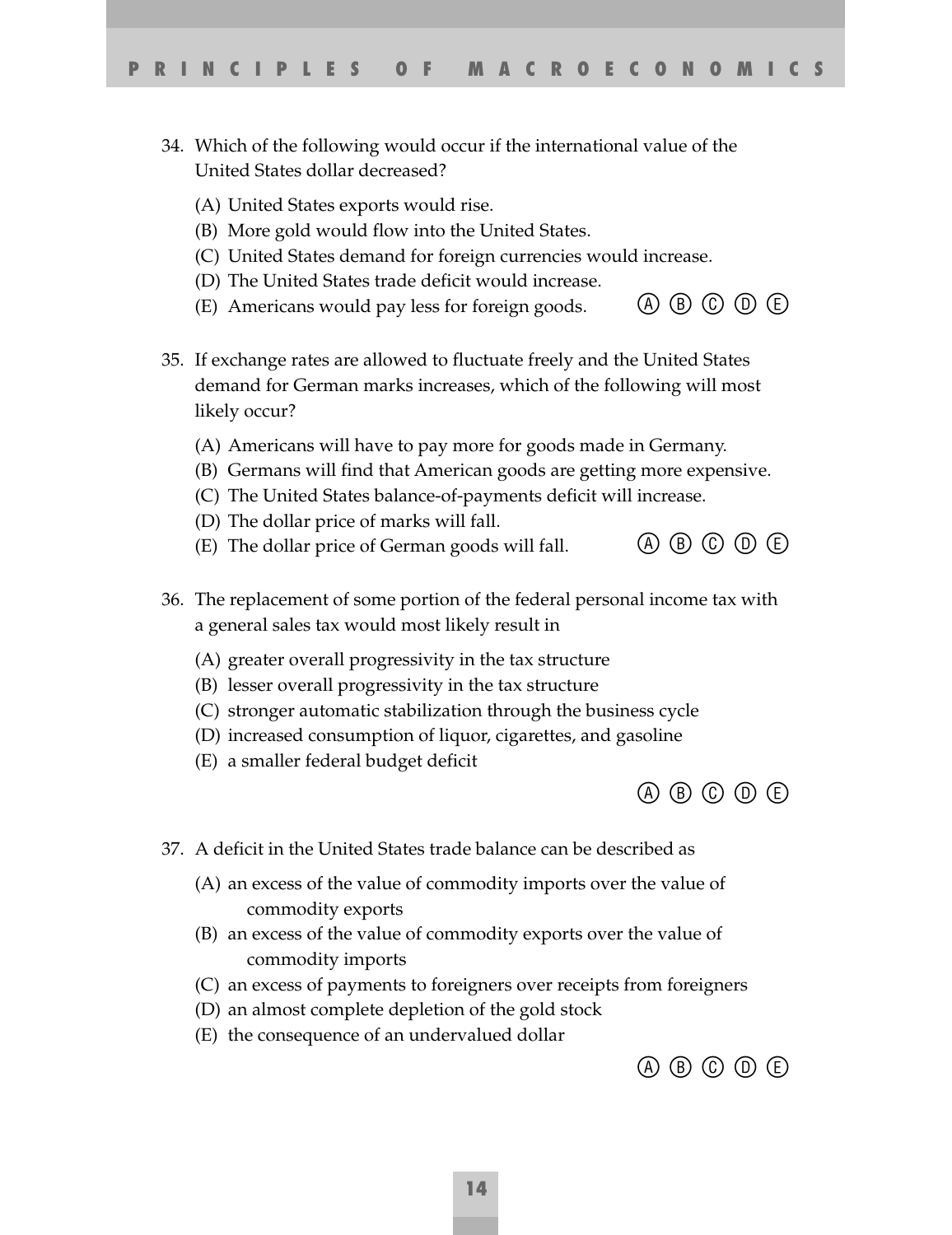- 38. Problems faced by all economic systems include which of the following?
	- I. How to allocate scarce resources among unlimited wants
	- II. How to decentralize markets
	- III. How to decide what to produce, how to produce, and for whom to produce
	- IV. How to set government production quotas
	- (A) I only
	- (B) I and III only
	- (C) II and III only
	- (D) I, II, and III only
	- (E) I, II, III, and IV  $\qquad \qquad \textcircled{b} \textcircled{b} \textcircled{c} \textcircled{b} \textcircled{d}$

#### **Study Resources**

There are many introductory economics textbooks that vary greatly in difficulty. Most books are published in one-volume editions, which cover both microeconomics and macroeconomics; some are also published in twovolume editions, with one volume covering macroeconomics and the other microeconomics. A companion study guide/workbook is available for most textbooks. The study guides typically include brief reviews, definitions of key concepts, problem sets, and multiple-choice test questions with answers. Many publishers also make available computer-assisted learning packages. To prepare for the Principles of Macroeconomics and Microeconomics exams, you should study the contents of at least one college level introductory economics textbook. These textbooks can be found in most college bookstores. You would do well to consult two or three textbooks because they vary in content, approach, and emphasis. When selecting a textbook, check the table of contents against the "Knowledge and Skills Required" section at the beginning of this examination guide.

To broaden your knowledge of economic issues, you may read relevant articles published in the economics periodicals that are available in most college libraries — for example, *The Economist, The Margin,* and *The American Economic Review. The Wall Street Journal* and the *New York Times*, along with local papers, may also enhance your understanding of economic issues. The Internet is another resource you could explore.

Additional suggestions for preparing for CLEP exams are provided in Chapter 1.